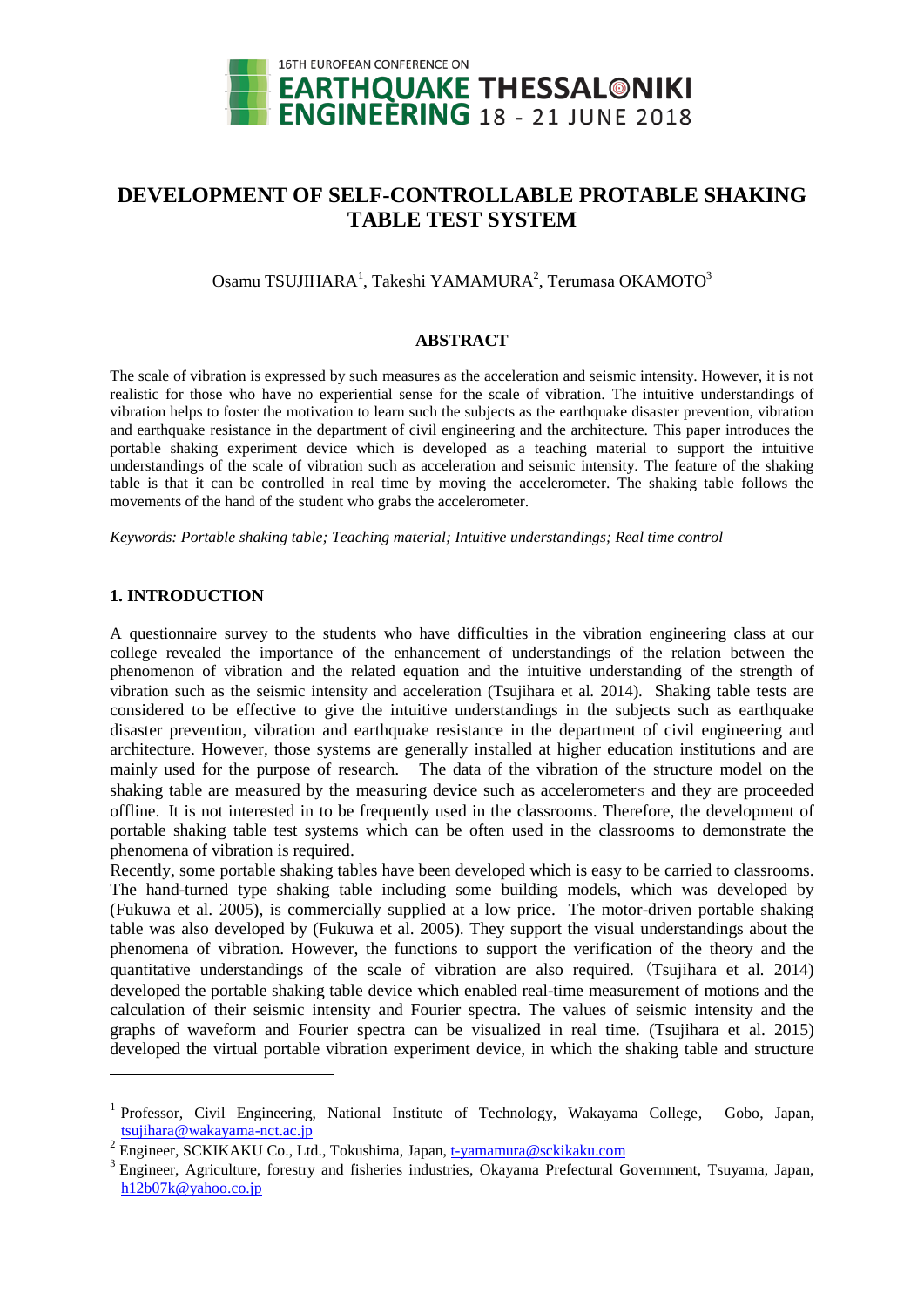models were built virtually in the computer display and the table was controlled in response to the movement of one's hand.

In this study, a new experimental system is developed as a teaching material which is easy to be carried. The system is composed of the devices such as actuator, motion controller, accelerometer and PC. The software is built with VB.NET. The feature of this system is that the shaking table attached to the actuator can be controlled in real time in response to the movement of the hand of the student who grabs the accelerometer. Students can get the body sensory information on the scale of vibration, since they generate vibrations by themselves. Prepared data set of vibrations can be also given and the actuator reproduces the waveforms. The structural model can be mounted on the shaking table. The waveforms of vibration of the structure model and the shaking table can be also shown in real time while processing the data sent from the sensors attached to them. The numerical data of the waveforms can be saved and used to validate the theory of vibration.

## **2. HARDWARE**

The hardware is composed of motion controller, actuator and its driver, accelerometer, RS232 interface, RS232-USB conversion adapter and PC as shown in Figure 1. The accelerometer is used in controlling the actuator in real time in reply to the movement one's hand. Figure 2 shows PMC-S4/00/00A-U produced by Y2 co. ltd. and EASM6X-D020-ARAC produced by Oriental Motor co. ltd. used as the motion controller and the actuator, respectively. GID-SSS and GIS-SSS/IF232 produced by Mathematical Assist Design Laboratory used as the accelerometer and the serial communication interface, respectively. RS232-USB conversion adapter is the accessory of GIS-SSS/IF232. Figure 3 shows the accelerometer. Figure 4 shows the base with roller bearing on which the accelerometer is to be mounted. The accelerometer with the base is operated from side to side on desks or tables. The table attached to the actuator moves according to the motions of the hand-operated accelerometer. The cost of these devices except PC in total is under 1500 US dollar.

### *2.1 Actuator*

The actuator is driven by the stepping motor. The primary specification of the actuator is shown in Table 1. The lead denotes the shift amount of the actuator per 1 rotation of the motor. The shift amount and the moving velocity are controlled by the number of pulse and pulse velocity, respectively. They can be calculated by the following equations.



Figure 1. Hardware of portable shaking table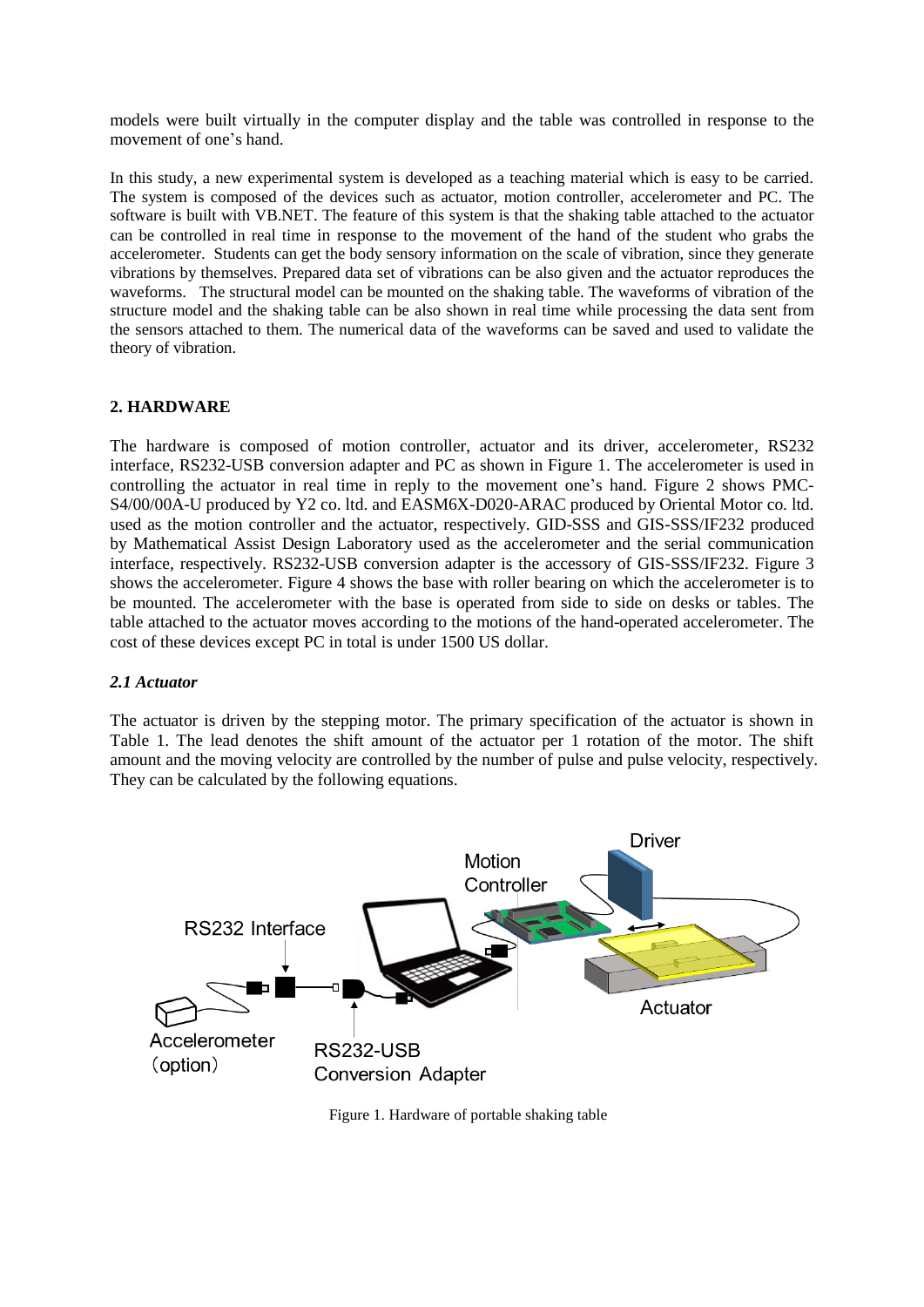

Figure 2. Motion controller (upper left), driver (upper right) and actuator (lower)





Figure 3. Accelerometer Figure 4. Base of accelerometer

| Size                       | Length:465mm Width:75.4mm Height:83mm |  |
|----------------------------|---------------------------------------|--|
| lead                       | 12mm                                  |  |
| stroke                     | 200 <sub>mm</sub>                     |  |
| power supply               | AC                                    |  |
| minimum shift amount       | 0.01mm (changeable)                   |  |
| maximum velocity           | 800mm/s                               |  |
| maximum transportable mass | 30 <sub>kg</sub>                      |  |

Table 1. Specification of actuator

(number of pulse in [pulse]) = (required shift amount in  $\lfloor mm \rfloor$ ) / (minimum shift amount in  $\lfloor mm \rfloor$ ) (1)

(pulse velocity in  $[Hz]$ ) = (required moving velocity in  $[mm/s]$ ) / (minimum shift amount in  $[mm]$  (2)

### *2.2 Accelerometer*

100 measurements of acceleration per second per axis are carried out and they are sent to the computer via the serial cable from the accelerometer. The communication specification is shown in Table 2. The receive format of data is "*xxxx*, *yyyy*, *zzzz*, *m* [*CR*]" in decimal characters. "*xxxx*", "*yyyy*" and "*zzzz*" denote acceleration in the direction of *x*, *y*, *z* axis, respectively. The actual values of acceleration are obtained by the correction using offset value and correction factor. "*m*" and "[*CR*]" denote the time stamp and the carriage return, respectively.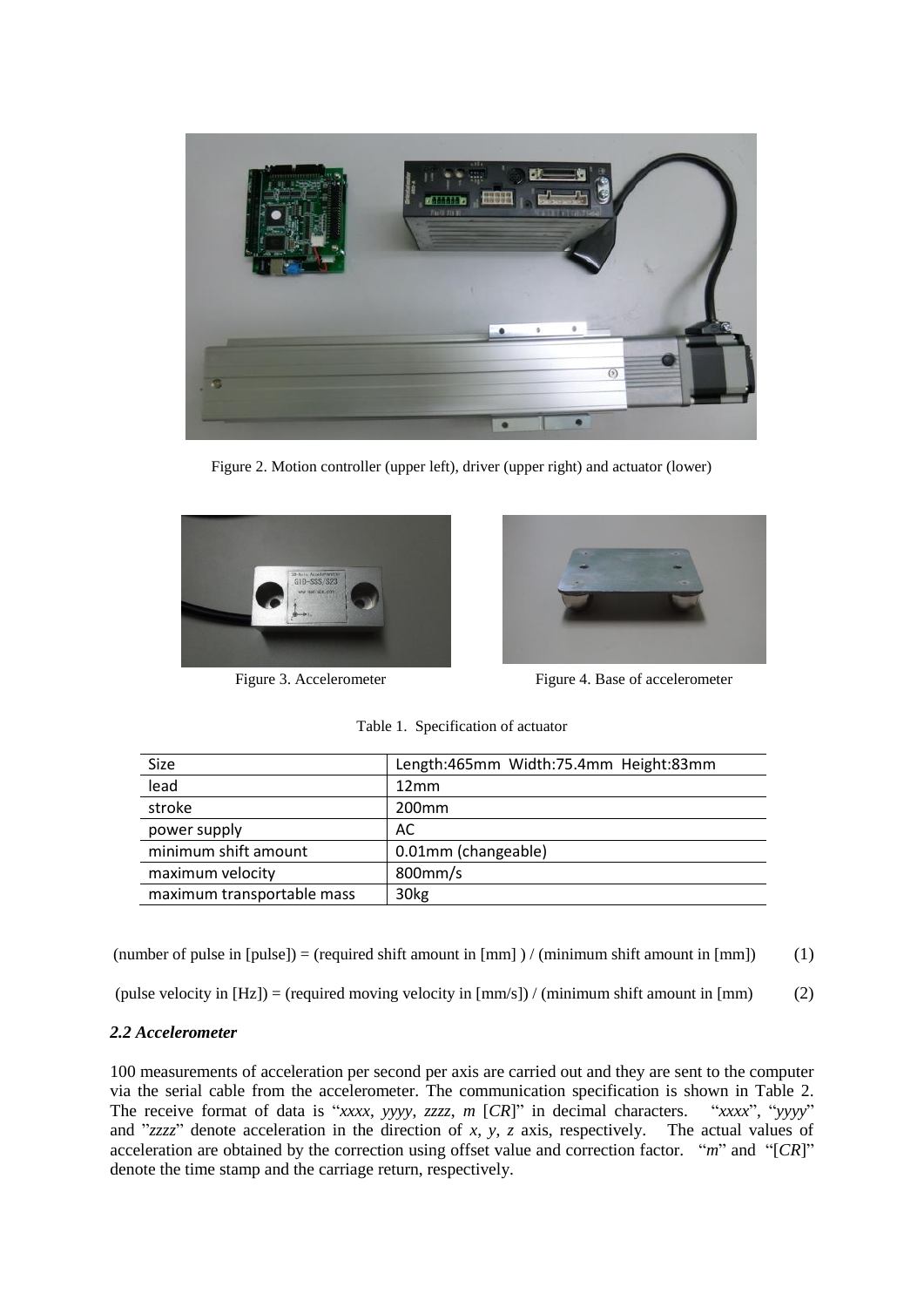| Communication method     |        | <b>RS-232C</b> |
|--------------------------|--------|----------------|
| Transmission rate        |        | 19.2kbps       |
| <b>Bit Configuration</b> | Start  | 1bit           |
|                          | Data   | 8bit           |
|                          | Parity | none           |
|                          | Stop   | 1bit           |

Table 2. Communication specification



Figure 5. Way of driving of actuator

# **3. SOFTWARE**

# *3.1 Control of Shaking Table*

The software is built using VB.NET. The API functions prepared as the accessary of the motion controller are used to control the actuator. The actuator is basically controlled by receiving the values of velocity and displacement at regular intervals. Two ways are prepared for the control of the actuator as shown in Figure 5. One is the way that the prepared set of time series of data is sent to the actuator. The other is the way that the values of velocity and displace, which are obtained by the real-time integration of the acceleration sent from the accelerometer in the student's hand, are sent to the actuator.

# *3.2 Conversion of Acceleration to Displacement*

Real-time integration of the acceleration is required to drive the actuator in response to the movement of one's hand. The time series of velocity and displacement can be calculated by one time and two times integration of the acceleration, respectively. However, since the noise contained in the acceleration records has significant influence on the calculated displacement, any filtering process is required.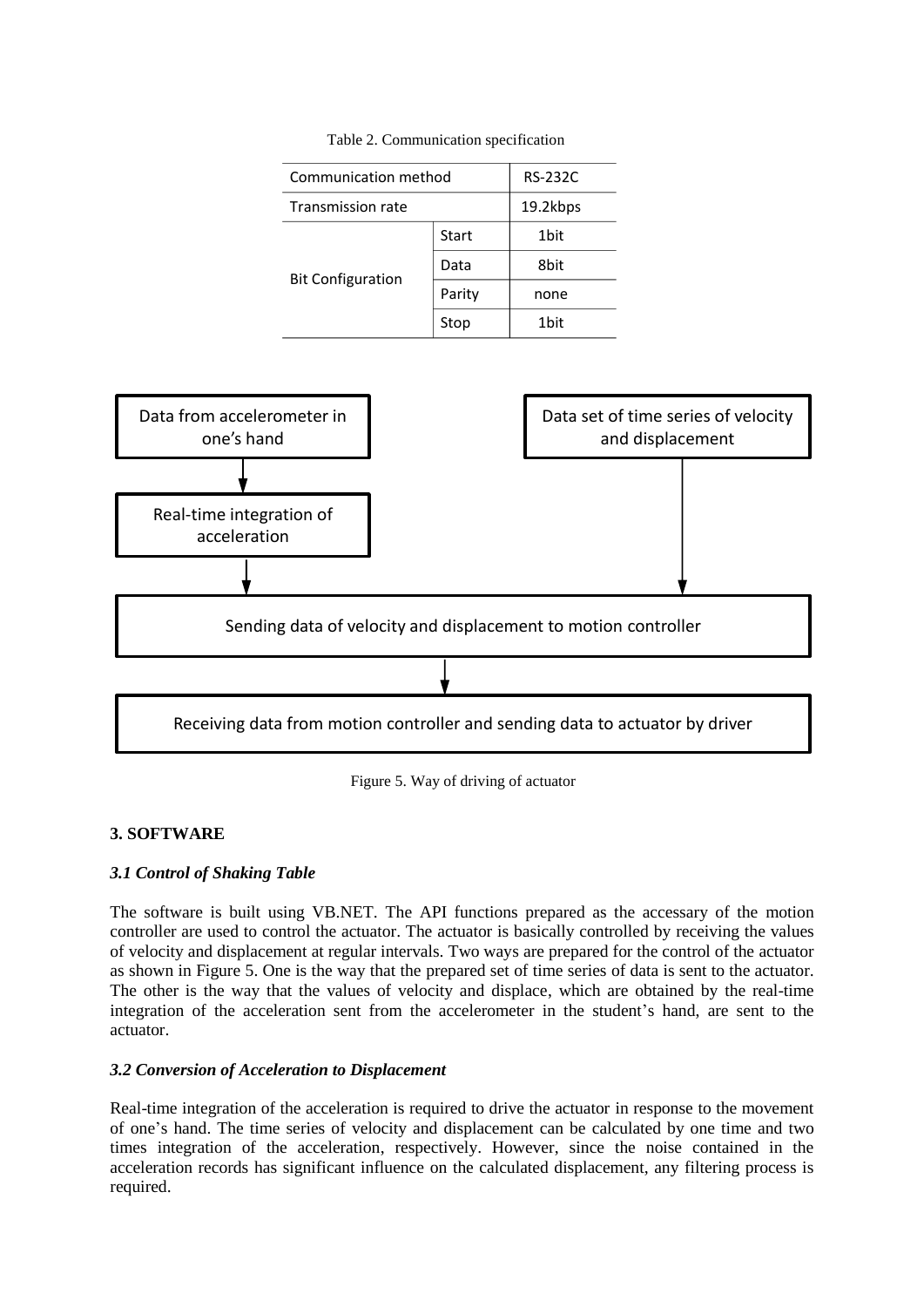The digital filter used in this study is mentioned in the followings. The filtering should be done in real time. First the calibration of obtained acceleration data is carried out using Equation 3.

$$
a_k = a'_k - \frac{\sum_{i=1}^n a'_{k-i}}{n} \tag{3}
$$

where  $a'_k$  and  $a_k$  are the original and corrected acceleration at the time  $t_k$ , respectively. *n* denotes the number of acceleration data which are to be used in the correction. If *n* is too small, the noises of the long period components cannot be eliminated.  $n \neq 100$  is adopted in this study for the necessity of real time processing. In this case, the components of noise up to the period of 1 second can be eliminated. The velocity v and displacement d at the time  $t_{k+1}$  can be calculated in Equations 4 and 5, respectively.

$$
v_{k+1} = v_k + \frac{1}{2} (a_k + a_{k+1}) \Delta t \tag{4}
$$

$$
d_{k+1} = d_k + v_k \Delta t + \frac{1}{3} \left( a_k + \frac{1}{2} a_{k+1} \right) \Delta t^2
$$
\n<sup>(5)</sup>

Figure 6 shows the example of the waveform of the acceleration before the digital filter is applied. The data were recorded at Shiogama (MYG012), Japan by K-NET in 2011 Great East Japan Earthquake. Figures 7 and 8 show the waveforms of displacement calculated with and without filtering, respectively.



Figure 7. Displacement without filtering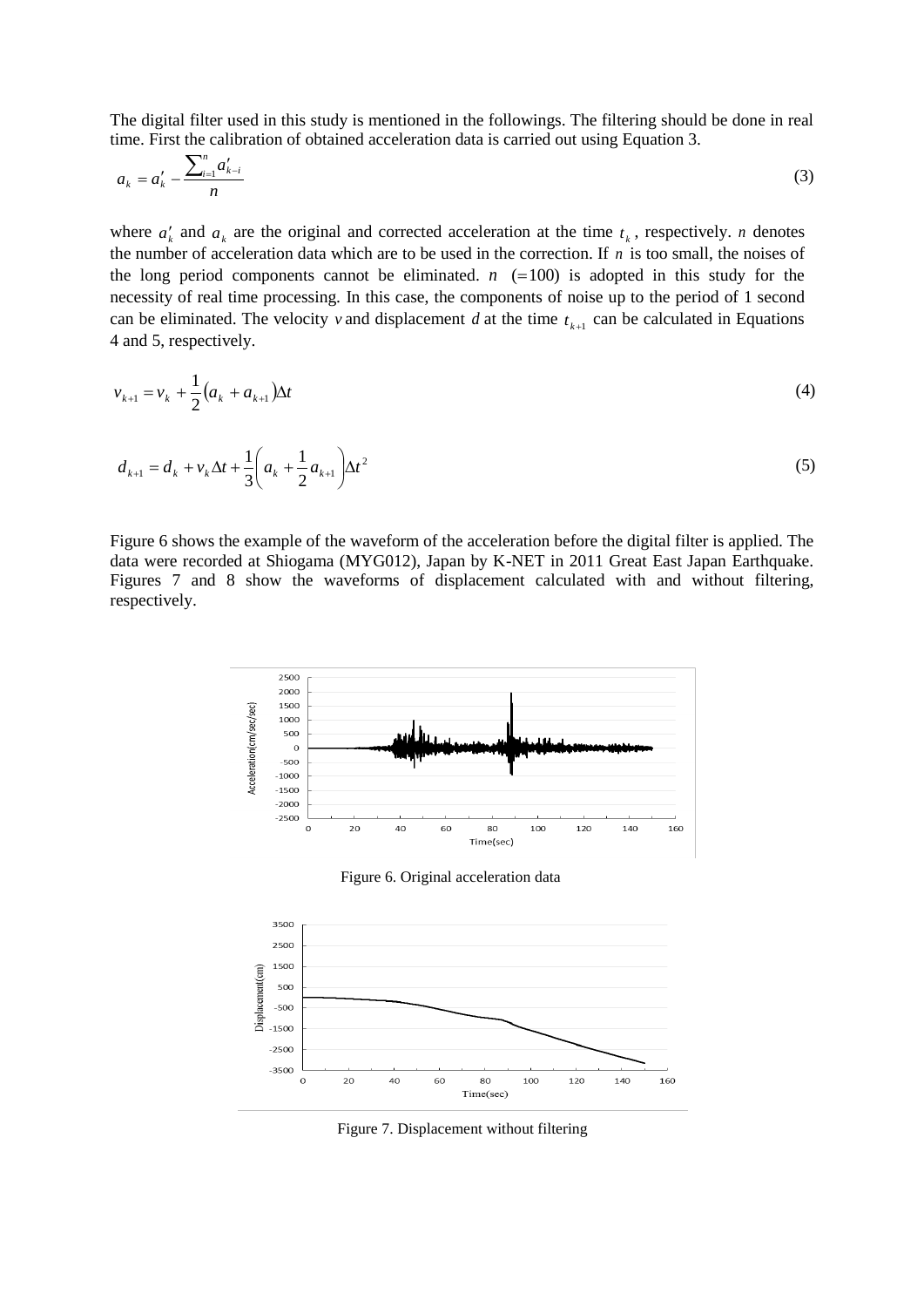

Figure 8. Displacement with filtering

### **4. BEHAVIOR OF SHAKING TABLE**

The comparison of the wave forms of velocity in case of sinusoidal input are shown in Figure 9. Though slight disagreements between the transmitted data and the behavior of the shaking table are recognized, the wave forms are almost identical. Sine sine-waves up to about 10Hz can be expressed by this shaking table depending on the amplitude.



Figure 9. Comparison of wave forms of velocity between behavior of shaking table and transmitted data in case of sinusoidal input

Figure 10 shows the comparison of wave forms in case of random vibration input, in which the scaled acceleration in the event of an actual earthquake was used. Partially disagreement can be recognized between the wave forms. The velocity of the shaking table is larger in some peaks of the wave form. However, if precise behavior of input random vibration is not required, this system seems to be valuable as teaching materials.

Figure 11 shows the actuator working in response to the movement of one's hand. It helps the intuitive understandings of the strength of vibrations such as maximum acceleration and seismic intensity, since the student can see the behavior of the shaking table as well as the current values of the indexes updated in real time shown in computer display. When structure models are set on the shaking table, the resonance frequency can be searched by moving the acceleration in the hand at an appropriate interval.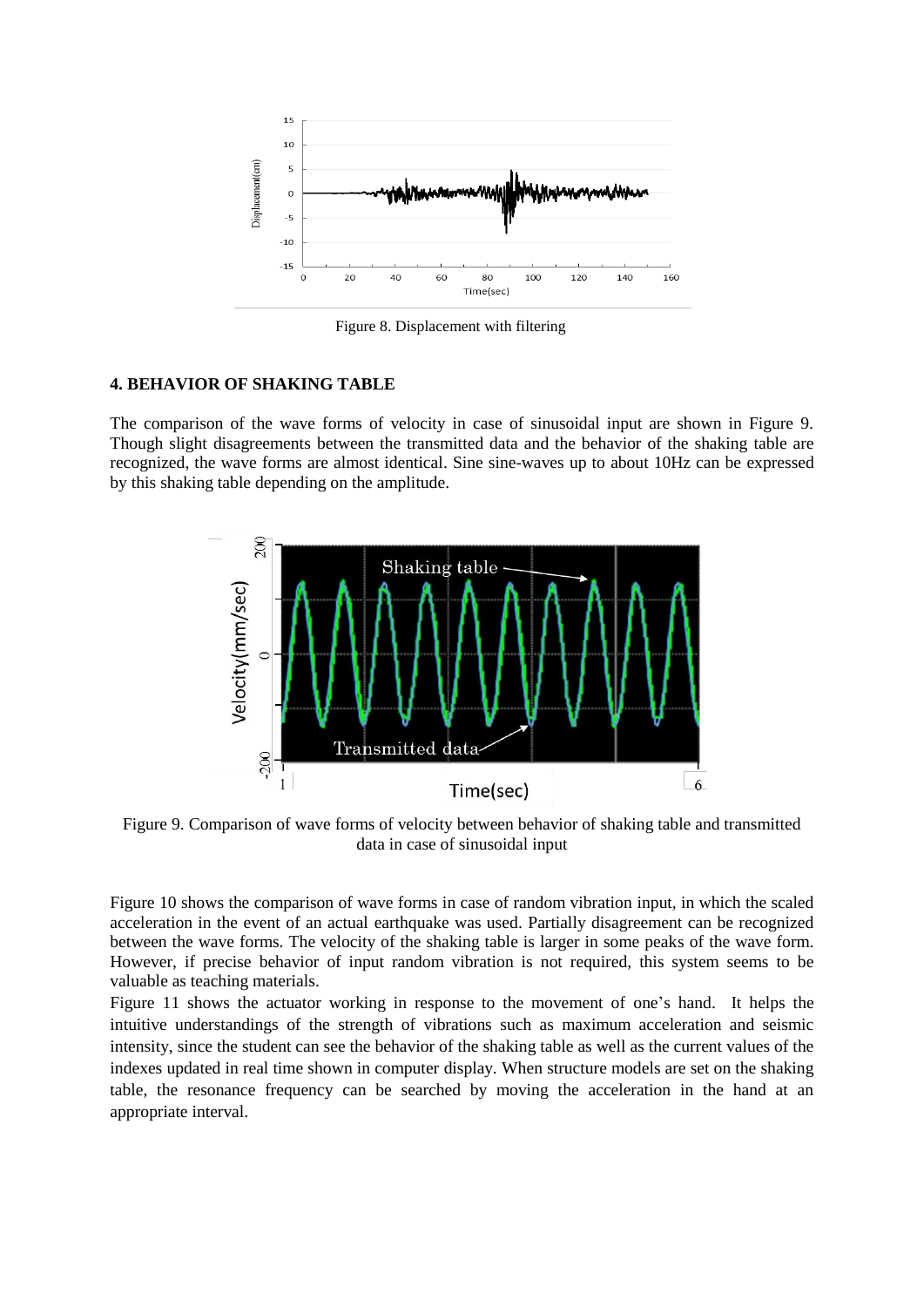

Figure 10. Comparison of wave forms of velocity between behavior of shaking table and transmitted data in case of random vibration input



Figure 11. Actuator moving in response of movement of one's hand

#### **5. CONCLUSIONS**

New teaching materials are developed to promote intuitive understandings of vibration. The portable shaking table developed in this study is composed of the devices such as actuator, motion controller and accelerometer. The feature of the shaking table is that it is controllable by the movement of the hand. The major results are shown in the followings.

- 1) The wave forms of the behavior of shaking table and the transmitted data are almost identical in case of sinusoidal input.
- 2) Disagreements between the behavior of shaking table and the transmitted data are recognized in case of random vibration input. However, the shaking table helps the understandings of the behavior of structure model excited by random vibration, since the disagreements are not so significant.
- 3) The shaking table moves successfully in response of the movements of one's hand.